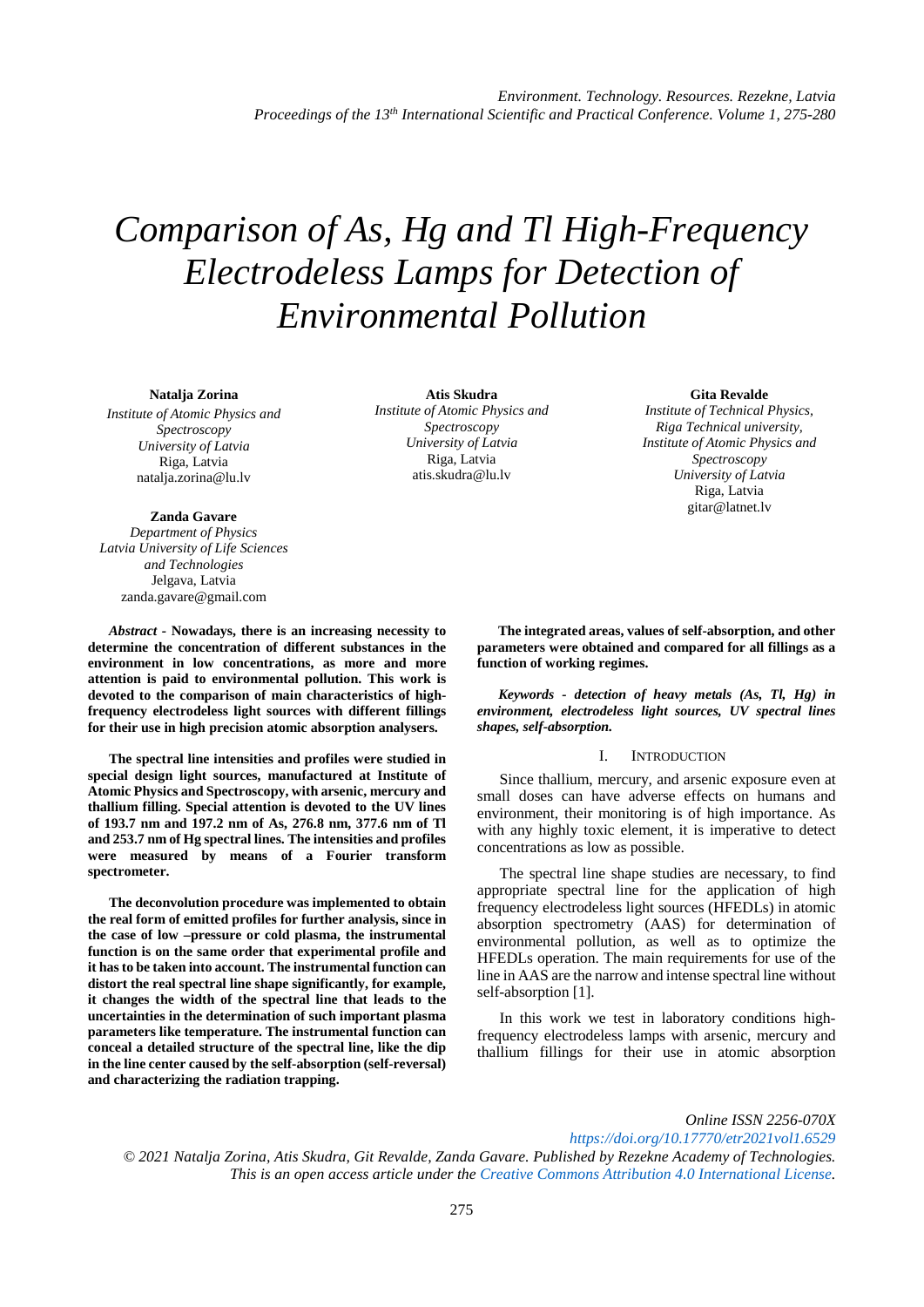spectrometers for detection of arsenic, mercury and thallium in low concentrations in the environment.

### II. MATERIALS AND METHODS

# *A. Experimental*

The spectral characteristics, such as accurate line positions, transition intensities, line shapes, and hyperfine structure patterns are very important for atomic absorption spectrometry.

For this study, special design light sources were manufactured at our laboratory, filled with working element (As, Hg or Tl) and Ar as a buffer gas. In Fig. 1 one may see the lamps used in this study, (a) - the example of Tl lamp and  $(b) - As$  lamp.



Fig. 1. Examples of Tl and As lamps.

Tl light source has been filled with Tl 205 isotope; the As and Hg light sources were filled with natural mixture of isotopes. Pressure of argon in all types of lamps was about 3 Torr. The plasma was excited by placing lamp in electromagnetic field of 100 MHz frequency. HFEDLs filled with Tl were operated with excitation generator power values between 13.7 W and 22.8 W, however for As lamps the range was from 4.7 W till 8.68 W and Hg lamps from 2.63 W till 9.05 W.

In the present work, the emission spectra from high frequency electrodeless discharge of Tl, As and Hg were studied in a spectral range from 190 nm till 400 nm The spectral line profile and intensity registration was performed using Fourier Transform spectrometer Bruker IFS-125HR (spectral resolution 0.015 cm-1 ).

From spectra with more than 2 500 000 points about 100 points were selected for each wavelength for further calculation.

# *B. Theoretical approach*

As well known, the measured profile  $f(x)$  is the convolution of the real spectral line  $y(s)$  and instrumental function A (x, s). It can be described by Fredholm integral equation of the first kind:

$$
\int_{a}^{b} A(x,s)y(s)ds = f(x), c \le x \le d \tag{1}
$$

where: a, b and c, d - the limits of the real and measured (experimental) profiles accordingly.

The deconvolution of the real profile of the measured spectral lines is ill-posed inverse tasks and can't be solved directly. As shows our previous experience [2]-[6], the Tikhonov regularization approach is one of the most efficient methods regarding calculation time, stability, and accuracy of solution, as well as the amount of needed

additional information. And method of deconvolution of spectral line based on it can be used for multicomponent spectra deconvolution as well. Using minimum of prior information, we will get a stable and accurate solution of the inverse ill-posed problem. The most important step in the Tikhonov regularization method is to find the regularization parameter α, which establishes the correspondence between the requirement of the stability of solution and its reliability, since inaccurate determination of α leads to major solution errors. Choosing the regularization parameter is the main difficulty of the regularization methods applying in practice.

 In this work the regularization parameter was obtained by means of discrepancy minimization and the instrumental function was approximated by the Lorenz function with the FWHM (full width at half of maximum) of 0.03 cm-1 .

 More detailed description of instrumental function approximation can be seen in [6].

# III. RESULTS AND DISCUSSION

### *A. HFEDL filled with thallium*

Fig. 2 and Fig. 3 show the profile examples of thallium 377.6 nm and 276.8 nm spectral lines depending on excitation generator power values, namely 15.44 W, 19.3 W, and 22.8 W.



Fig. 2. Examples of Tl 377.6 nm line forms in dependence on power.



Fig. 3. Examples of Tl 276.8 6nm line forms in dependence on power.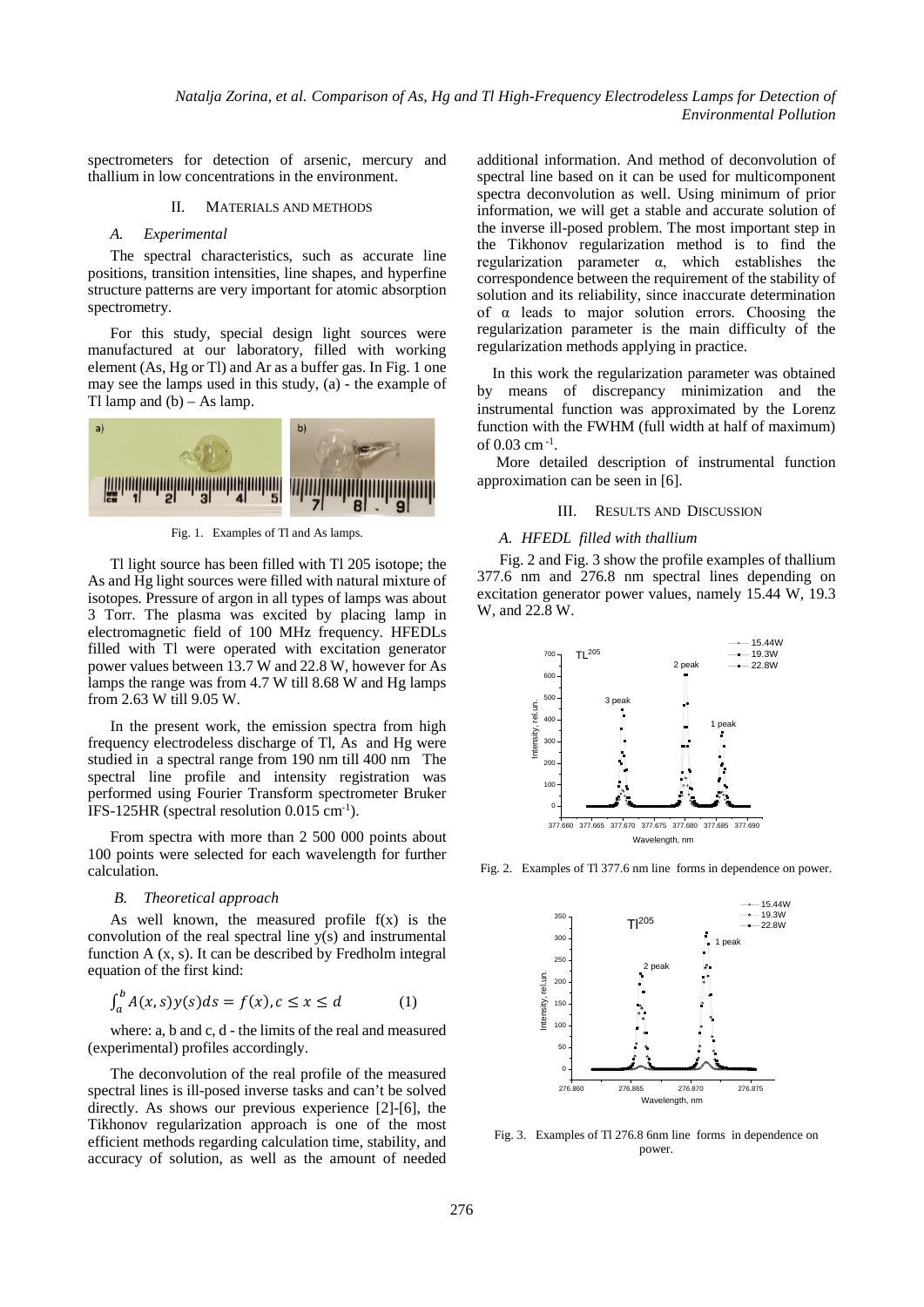In the Fig. 4 and Fig.5, we can see changes in relative intensities of thallium 377.6 nm and 276.8 nm spectral lines depending on excitation generator power values. Both spectral lines correspond to resonance transition (ending on the ground level) which makes them suitable for use in absorption spectrometers.



Fig. 4. Tl 377.6 nm line relative intensities dependence on power.



Fig. 5. Tl 276.8 nm line relative intensities dependence on power.

On the Fig. 6 and Fig. 7 we can see thallium 377.6 nm and 276.8 nm spectral line FWHM value dependences on the excitation generator power. The values of FWHM were obtained before deconvolution from measured profiles and after deconvolution procedure implementation.



Fig. 6. Dependence of FWHM of measured and deconvoluted profiles on generator power for Tl 377.6nm.



Fig. 7. Dependence of FWHM of measured and deconvoluted profiles on generator power for Tl 276.8nm.

For Tl lines we did not observe the self-reversal, so we can estimate the discharge temperature from the Doppler broadening of the deconvoluted lines. On the Fig. 8, the dependence of obtained values of the gas temperature on power is shown.



Fig. 8. Temperature dependence on power.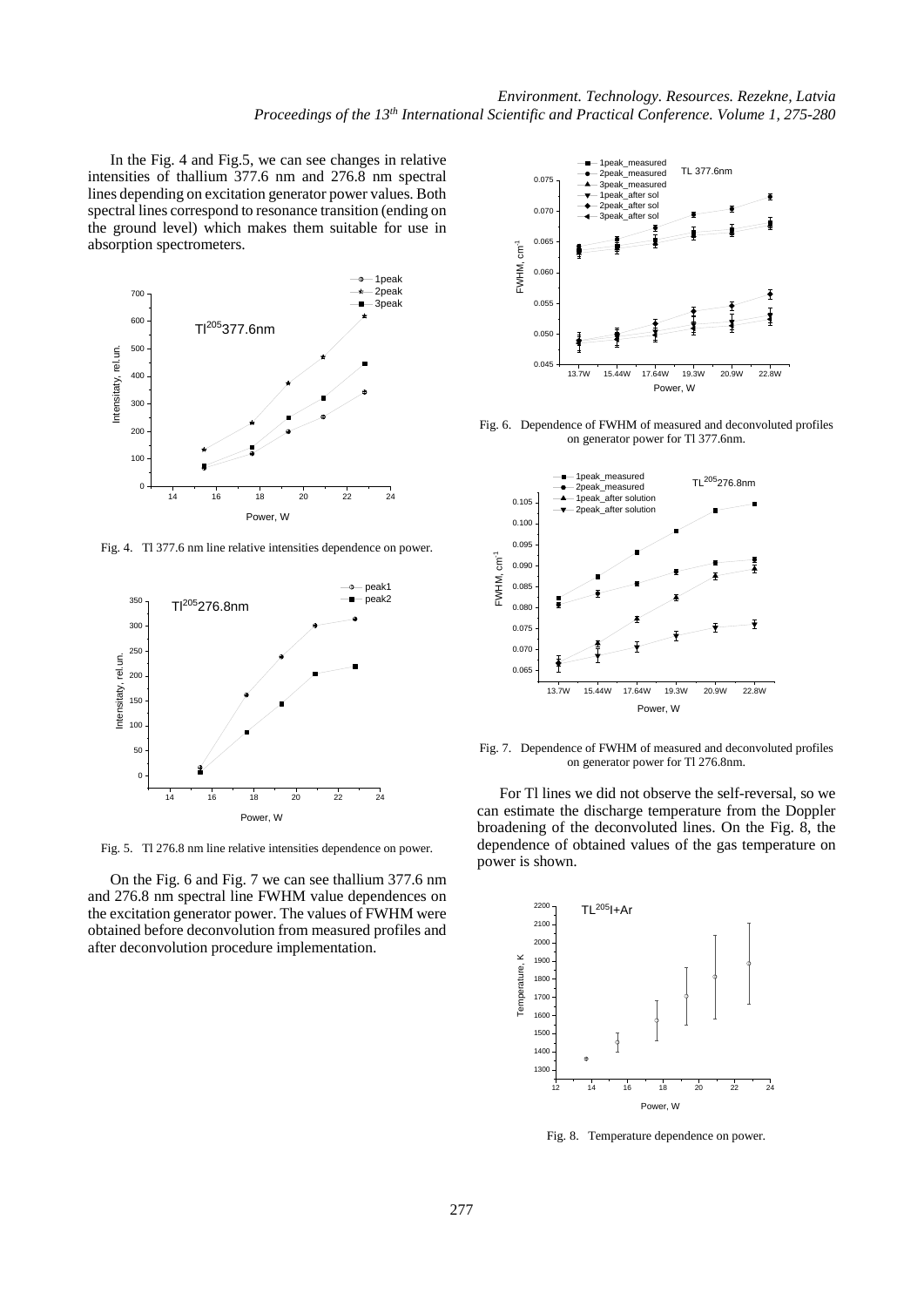*Natalja Zorina, et al. Comparison of As, Hg and Tl High-Frequency Electrodeless Lamps for Detection of Environmental Pollution*

The gas temperature determined from the thallium spectral lines 377.6 nm and 276.8 nm was in the range from 1300 K to 1800 K, indicating the origin of the emission to be localized in the central part of the HFEDL. Similar results were reported in the previous study of the same type of discharge with the same filling [7] in which the analysis of the molecular emission of OH and  $C_2$  molecules showed that the temperature in the central part of a thallium HFEDL can reach 1450 K while the gas temperature near the walls is significantly lower (by approximately 400 K).

# *B. HFEDL filled with arsenic*

In the frame of this work, the dependence of the relative intensities of arsenic spectral lines on the power of the excitation generator was measured. The studied spectral lines were 193.7 nm and 197.2 nm. As in the case with thallium lines, these spectral lines of arsenic correspond to resonance transitions.

Fig. 9 shows the dependence of relative intensities at the line centre of As 197.2 nm and 193.7 nm spectral lines on generator power.



Fig. 9. Relative intensity values of As 197.2nm and 193.7nm lines in dependence on power .

Analysis of the arsenic 193.7 nm and 197.2 nm spectral line profiles in dependence on power showed that when increasing excitation generator power up to 8 W, relative intensities of these spectral lines are increasing, but afterwards the relative intensities decrease.

Fig. 10 shows the profile examples of As 197.2 nm spectral line at four different values of excitation generator power, namely 7.67 W, 8.68 W, 9.3 W and 9.76 W. As we can see, the dip in the line centre caused by the selfabsorption is increasing with the rising of generator power, and it is also the explanation for the decrease of spectral line intensity for excitation generator power values starting from 8 W.



Fig. 10. Examples of As 197.2 nm line forms in dependence on power.

Analysis of deconvoluted As lines shows that the mean value of  $I_{\text{max}}/I_0$  is larger compared to measured ones. The Io is the intensity of the spectral line profile at the centre of the line;  $I_{\text{max}}$  is the intensity at the line maximum.

It means, that the self-absorption is better visible in profiles, obtained from solution of ill-posed inverse task, thus illustrating the concealing of detailed spectral line structure by the instrumental function. On Fig. 11 and Fig. 12 one may see the dependence of obtained rate of qualitative self- absorption of arsenic spectral lines on the excitation generator power for measured and deconvoluted (after implementation of deconvolution procedure) profiles, accordingly.



Fig. 11. The obtained qualitative rate of self- absorption of As 193.7 nm spectral line dependence on the excitation generator power for measured and calculated profiles.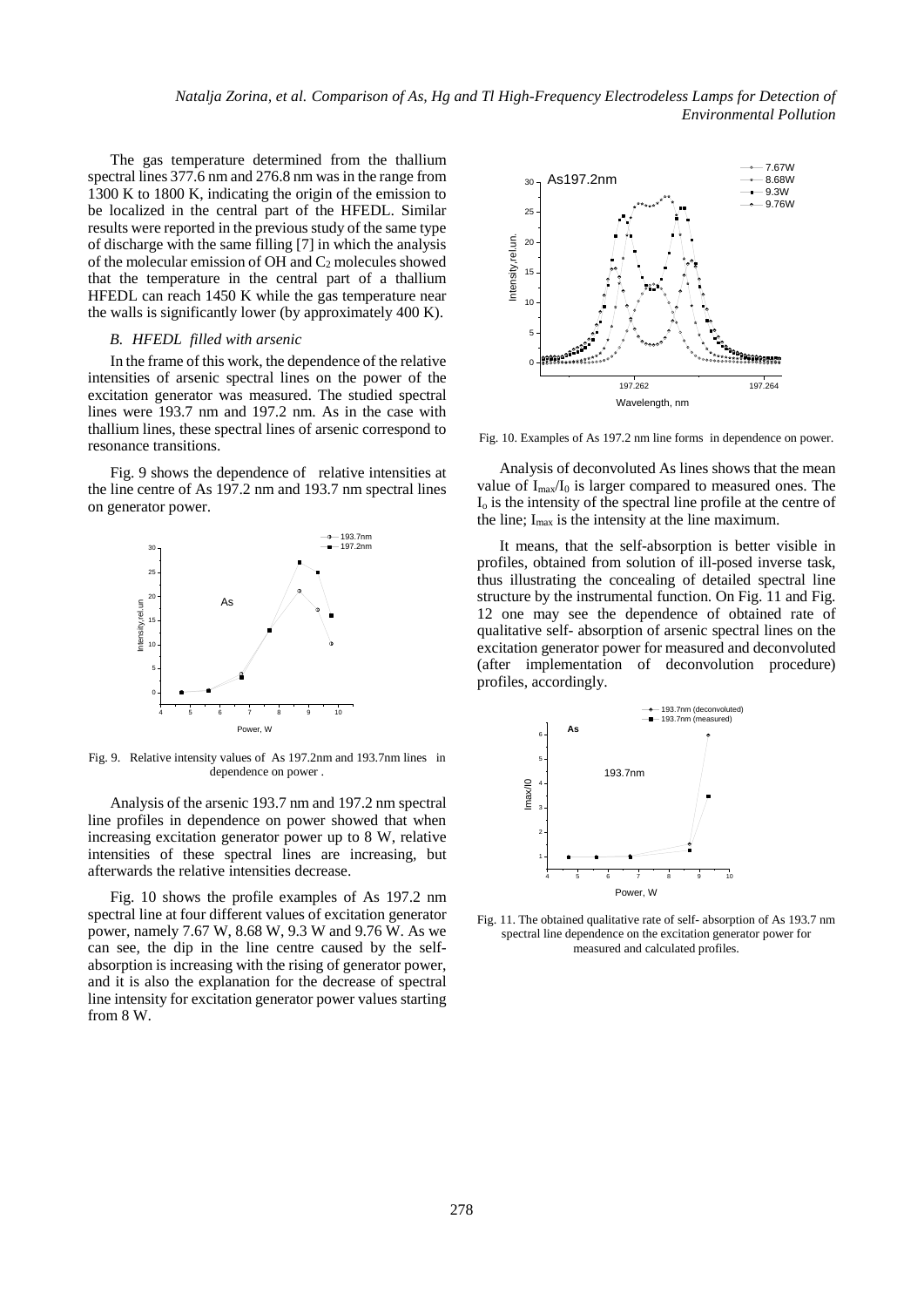

Fig. 12. The obtained qualitative rate of self- absorption of As 193.7 nm spectral line dependence on the excitation generator power for measured and calculated profiles.

On the Fig. 13 we can see an example of the comparison of integrated areas of measured and deconvoluted profiles of arsenic 197.2 nm spectral line.



Fig. 13. The comparison of normalised integrated intensities of measured and deconvoluted profiles of As 197.2 nm on dependence of power.

As can be seen, values of integrated areas of calculated profiles are smaller than the measured ones. This shows that instrumental function changes the width of the spectral line, meaning that the appearance of the self-absorption in the light source increases the broadening of the spectral line, at the same time increases also the dip in the centre of the line, leading to the decrease in area. That is the explanation for the slow decrease of integrated spectral line area starting at around 8 W

# *C. HFEDL filled with mercury*

On Fig. 14 we can see some examples of the complex structure of the Hg spectral line 253. 7 nm in dependence on excitation generator power. It is due to hyperfine splitting and isotopic shifts of the Hg isotopes in the natural composition of mercury in the filling. We can clearly observe that by small discharge power 2.626 W 4.16 W and 5.25 W still the resulting five components can be resolved but at 9.05 W power, the reabsorption starts to play, and the lines structure is becoming complex.



Fig. 14. Examples of measured Hg 253.7 nm line forms in dependence on power.

On the Fig.15 is shown the comparison of form of spectra of measured and deconvoluted profiles of Hg 253.7 nm at 2.62 W of generator power.



Fig. 15. The comparison of form of measured and deconvoluted spectral profiles of Hg 253.7 nm at 2.62 W of generator power.

After deconvolution procedure implementation the components of spectra, corresponding to different isotopes can be seen clearly, especially 199 isotope.

Fig. 16 shows the examples of form of natural composition of the Hg spectral line 253.7 nm in dependence on excitation generator power after deconvolution procedure implementation. There are three different values of excitation generator power: 2.62 W, 4.16 W and 9.05 W.